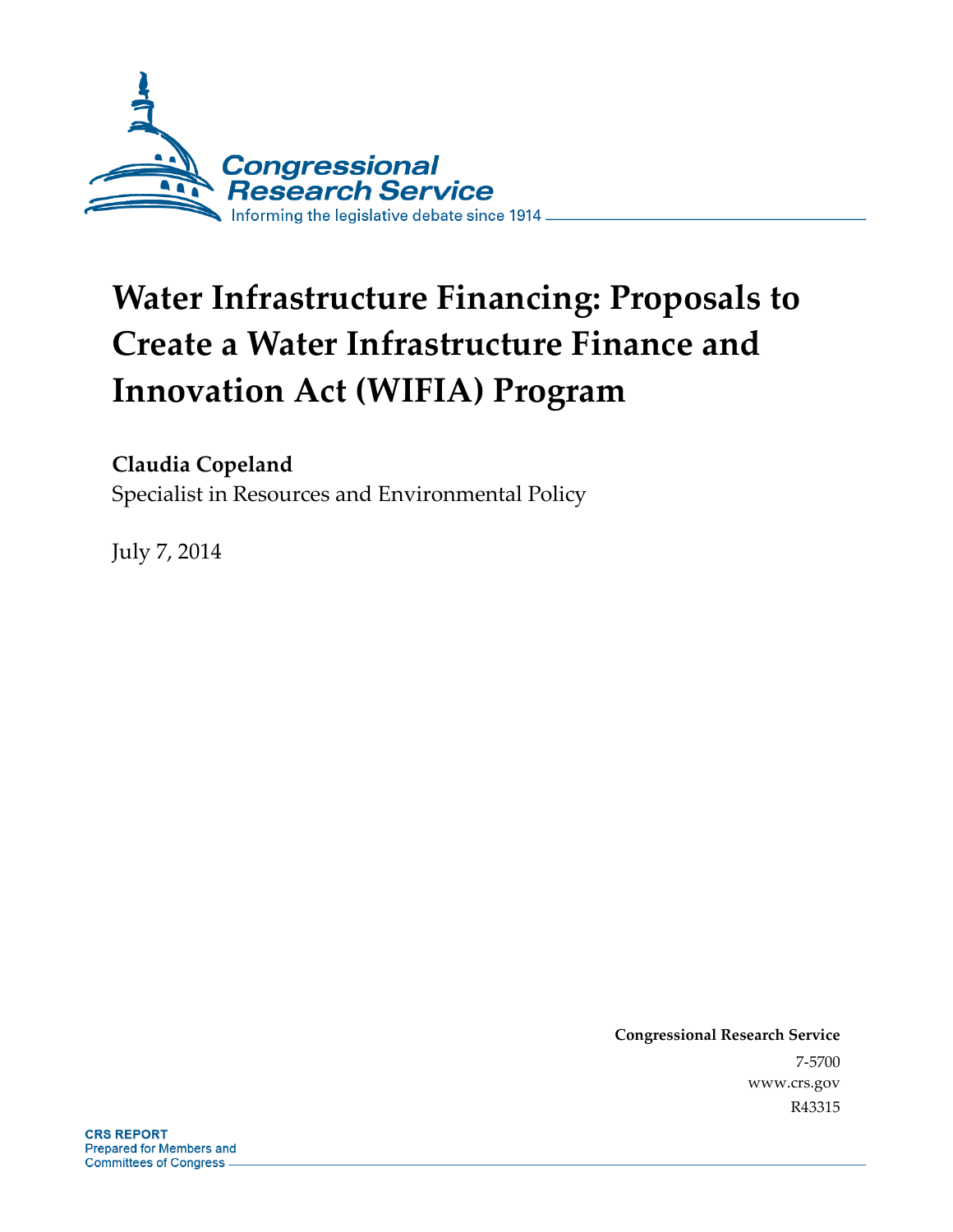## **Summary**

Policy makers have recently been considering several legislative options to help finance water infrastructure projects, including projects to build and upgrade wastewater and drinking water treatment systems. This report examines one particular option being debated, creation of a "Water Infrastructure Finance and Innovation Act," or WIFIA, program. Although several other approaches have also been proposed, much of the recent legislative and policy attention has been on WIFIA. In the  $113<sup>th</sup>$  Congress, House and Senate conferees have included a WIFIA pilot program in H.R. 3080, the Water Resources Reform and Development Act of 2014, or WRRDA. As enacted (P.L. 113-121), the legislation adopts WIFIA provisions from Senate-passed S. 601 with some additions and modifications. H.R. 3080 as passed by the House did not include similar provisions.

The WIFIA concept is modeled after a similar program that assists transportation projects, the Transportation Infrastructure Finance and Innovation Act, or TIFIA, program. Proponents of the WIFIA approach, including water utility organizations, cite several potential benefits.

- WIFIA could provide credit assistance to large water infrastructure projects that otherwise have difficulty obtaining financing.
- Because WIFIA would access funds from the U.S. Treasury at Treasury rates, the mechanism could lower the cost of capital for borrowers.
- WIFIA assistance would have much less of a federal budgetary effect than conventional project grants that are not repaid, because only the subsidy cost of a loan (representing the presumed default rate on loans) would be scored. Thus, if only an average 10% subsidy cost is charged against budget authority, a \$20 million budgetary allocation theoretically supports \$200 million in loans.
- To be eligible for assistance, projects must be determined to be creditworthy, with a revenue stream for repayment, thus limiting the federal government's exposure to default and also encouraging private capital investment in the project.

On the other hand, opponents of the WIFIA approach, including organizations that represent state environmental agency officials, cite several concerns, which were raised with policy makers during debate over the pilot program proposed in S. 601.

- Under WIFIA, decision making for financing of water infrastructure projects would shift from the state and local level to federal officials.
- Funding for a WIFIA program likely would have a detrimental effect on federal support for established and successful State Revolving Fund (SRF) programs that provide the largest source of water infrastructure assistance today.
- While WIFIA is intended to assist large and costly projects, the majority of water infrastructure needs are for smaller projects. Especially if SRF assistance is decreased, these smaller projects would face significant financing challenges.
- The Congressional Budget Office (CBO) has warned that the costs of a WIFIA program to the federal budget may be underestimated.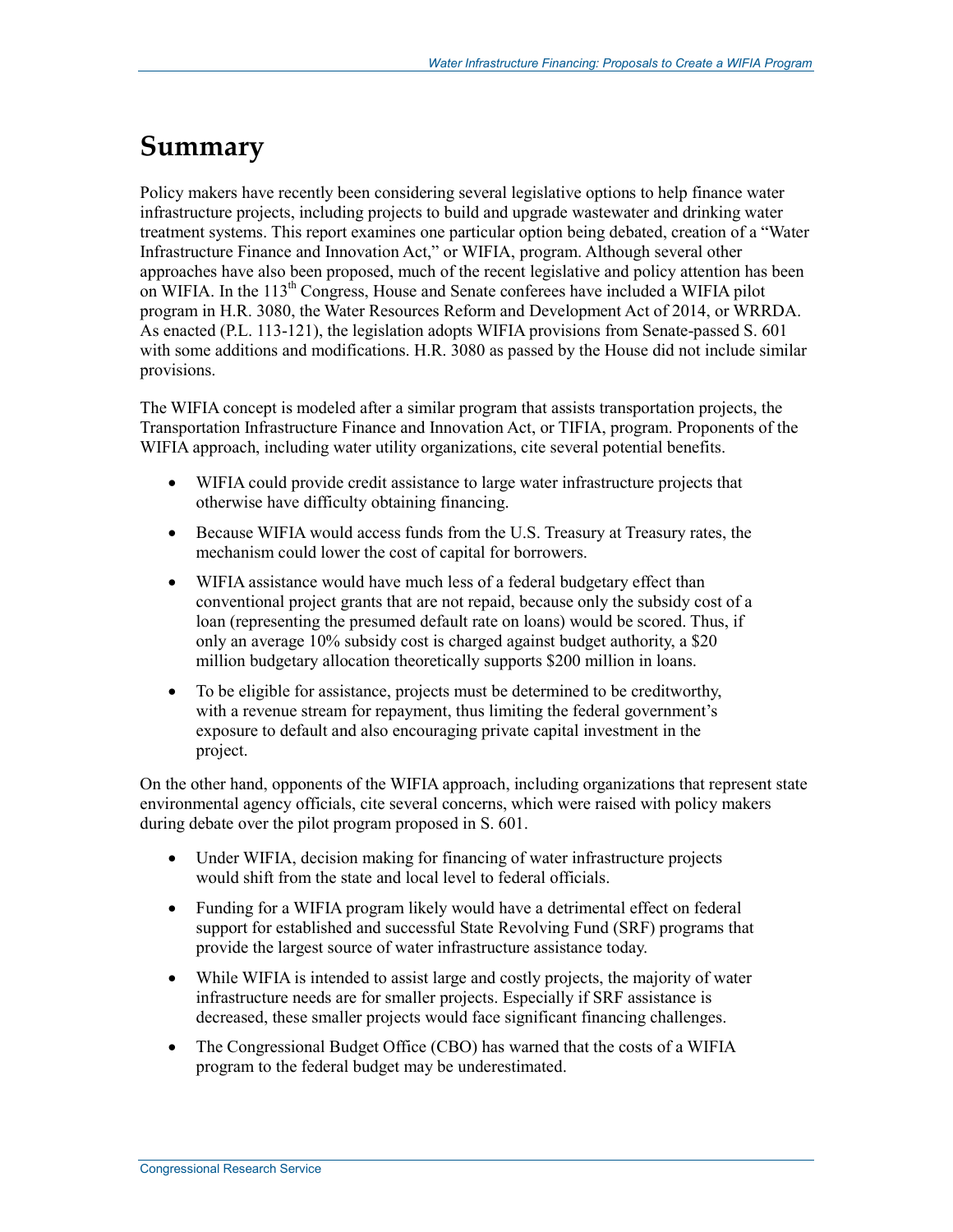## **Contents**

#### Contacts

|--|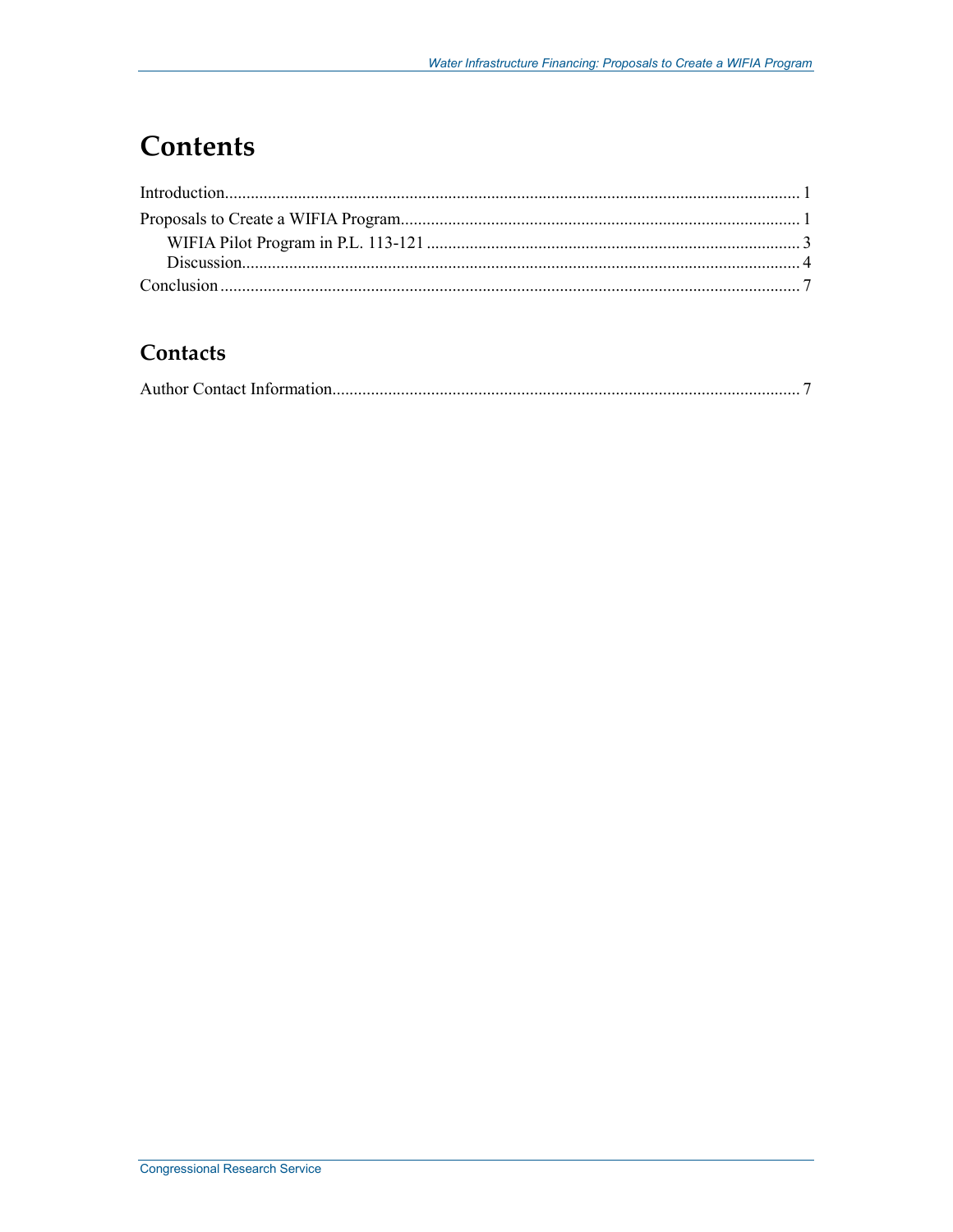# **Introduction**

Policy makers have recently been considering several legislative options to help finance water infrastructure projects, including projects to build and upgrade wastewater and drinking water treatment systems. This report examines one particular option being debated, creation of a "Water Infrastructure Finance and Innovation Act," or WIFIA, program. Although several other approaches have also been proposed, such as a water infrastructure trust fund, $1$  much of the recent legislative and policy attention has been on WIFIA. In the  $113<sup>th</sup>$  Congress, House and Senate conferees have included a WIFIA pilot program in H.R. 3080, the Water Resources Reform and Development Act of 2014, or WRRDA. The President signed the bill into law on June 10 (P.L. 113-121).

Localities are primarily responsible for providing water infrastructure services. According to the most recent estimates by states and the Environmental Protection Agency (EPA), funding needs for such facilities total \$676 billion over the next 20 years.<sup>2</sup> While some analysts and stakeholders debate these estimates, and whether they understate or overstate capital needs, most agree that communities face formidable challenges in providing adequate and reliable water infrastructure services.

Capital investments in water infrastructure are necessary to maintain high quality service that protects public health and the environment, and capital facilities are a major investment for local governments. Almost all capital projects are debt-financed (not financed on a pay-as-you-go basis from ongoing revenues to the water utility). The principal financing tool that local governments use is issuance of tax-exempt municipal bonds—at least 70% of U.S. water utilities rely on municipal bonds and other debt to some degree to finance capital investments. In 2011, bonds issued for water, sewer, and sanitation projects totaled \$29.6 billion, of which \$14.2 billion was new-money financing and the remainder was for refunding to refinance prior governmental bonds.<sup>3</sup> Beyond municipal bonds, federal assistance through grants and loans is available for some projects, but is insufficient to meet all needs. Finally, public-private partnerships, or P3s, which are long-term contractual arrangements between a public utility and a private company, provide limited capital financing. While they are increasingly used in transportation and some other infrastructure sectors, especially P3s that involve private sector debt or equity investment in a project, most P3s for water infrastructure involve contract operations for operation and maintenance.

## **Proposals to Create a WIFIA Program**

The WIFIA approach for supporting investment in water infrastructure is modeled after an existing Transportation Infrastructure Finance and Innovation Act (TIFIA) program. As the name

<sup>&</sup>lt;sup>1</sup> For discussion of several other legislative options to help finance water infrastructure, see CRS Report R42467, *Legislative Options for Financing Water Infrastructure*, by Claudia Copeland, Steven Maguire, and William J. Mallett.

<sup>&</sup>lt;sup>2</sup> EPA's most recent estimate of capital needs for wastewater infrastructure was published in 2010. See U.S. Environmental Protection Agency, *Clean Watersheds Needs Survey 2008*, *Report to Congress*, EPA-832-R-10-002, May 2010. The most recent EPA needs estimate for drinking water infrastructure was issued in 2013. See U.S. Environmental Protection Agency, *Drinking Water Infrastructure Needs Survey and Assessment*, EPA-816-R-13-006, April 2013.

<sup>3</sup> Thomson-Reuters, *The Bond Buyer 2012 Yearbook*, p. 159.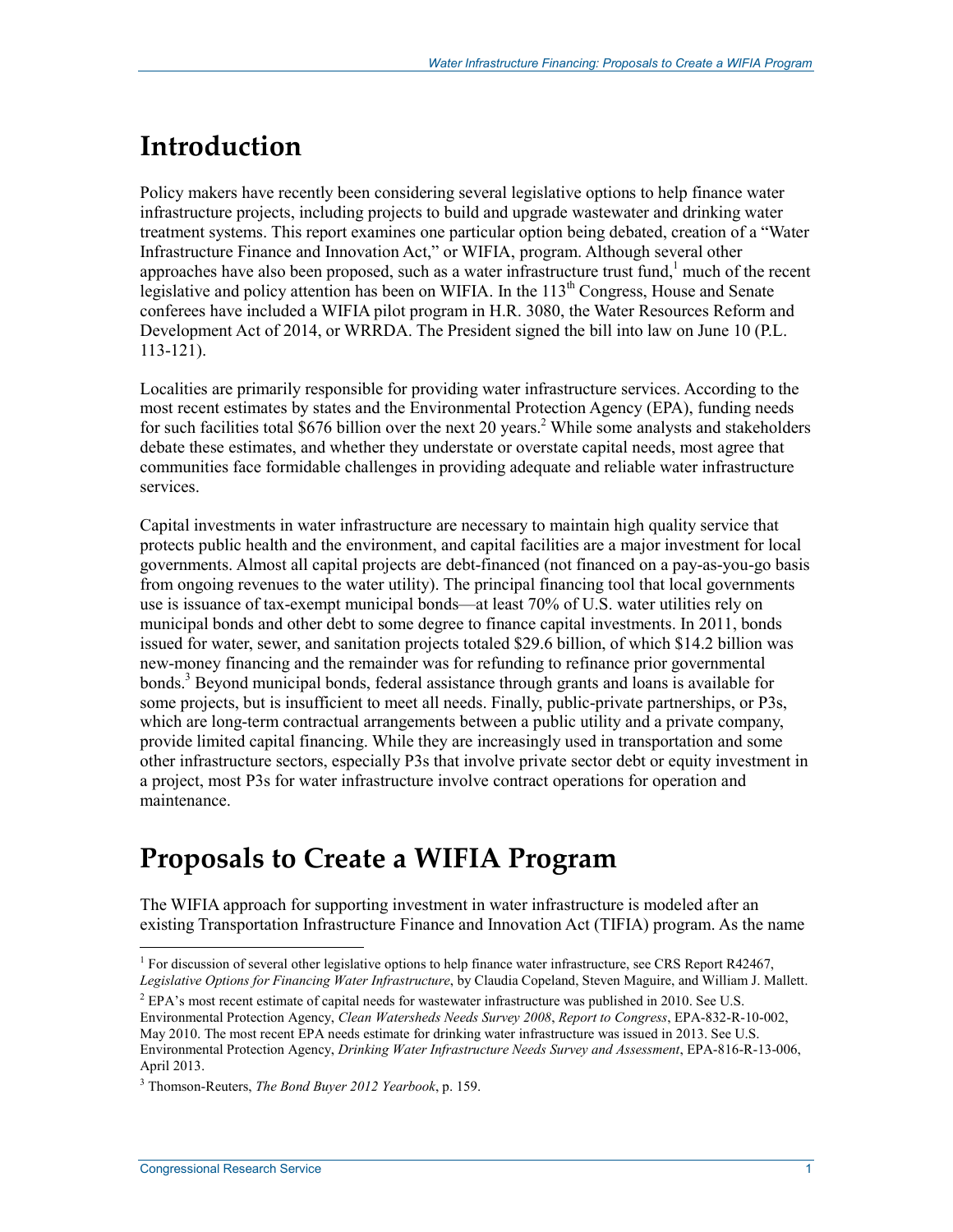suggests, only transportation projects are eligible for TIFIA assistance, but operation of the TIFIA program over the past 15 years has generated interest in creating a similar program for water infrastructure.<sup>4</sup>

TIFIA was enacted in 1998 as part of the Transportation Equity Act for the 21<sup>st</sup> Century (TEA-21; P.L. 105-178) and was reauthorized in July 2012 in the Moving Ahead for Progress in the  $21<sup>st</sup>$ Century Act (MAP-21; P.L. 112-141). TIFIA provides federal credit assistance up to a maximum of 49% of project costs in the form of secured loans, loan guarantees, and lines of credit (23 U.S.C. 601 et seq.). Transportation projects costing at least \$50 million (or at least \$25 million in rural areas) are eligible for TIFIA financing.<sup>5</sup> Projects must also have a dedicated revenue stream to be eligible for credit assistance. TIFIA can provide senior or subordinated debt. With the enactment of MAP-21, funding authorized for the TIFIA program has increased from \$122 million annually to \$750 million in FY2013 and \$1 billion in FY2014.

Prior to the enactment of MAP-21, a project seeking TIFIA assistance had to satisfy a number of eligibility criteria such as project cost and planning requirements. Projects were then selected by the Department of Transportation (DOT) from among those eligible based on eight weighted factors: private participation (20%); environmental impact (20%); national or regional significance (20%); project acceleration (12.5%); creditworthiness (12.5%); use of new technologies (5%); reduced federal grant assistance (5%); and consumption of budget authority (5%). MAP-21 eliminates these selection criteria and now provides TIFIA assistance purely on a project's eligibility. One of the key eligibility criteria is the creditworthiness of the project. To be eligible, a project's senior debt obligations and the federal credit instrument must receive an investment-grade rating from at least one nationally recognized credit agency. The TIFIA assistance must also be determined to have several beneficial effects: fostering a public-private partnership, if appropriate; enabling the project to proceed more quickly; and reducing the contribution of federal grant funding. Other eligibility criteria include satisfying planning and environmental review requirements and being ready to contract out construction within 90 days after the obligation of assistance.

Since the beginning of the program in 1998, TIFIA has provided assistance to 35 projects, mostly in the form of direct loans. Loan amounts ranged from \$40 million to \$900 million. Total credit assistance provided over the life of the program amounts to \$11.8 billion, as of September 2013. The amount of credit assistance is much larger than the appropriated amount over this period because the appropriated funds need only cover the administrative and subsidy cost of the program (see below for a more detailed discussion of this point). Projects involving TIFIA amount to \$46 billion in total financing costs.<sup>6</sup> TIFIA typically provides financing to fill a gap in a much larger financial package that sometimes involves private equity and private debt. For example, the \$2.6 billion IH-635 Managed Lanes project in Dallas, TX, is being financed with \$615 million in private activity bonds, a \$664 million equity contribution from the private sector

<sup>4</sup> For example, see American Water Works Association, Water Environment Federation and Association of Metropolitan Water Agencies, "A Cost Effective Approach to Increasing Investment in Water Infrastructure, The Water Infrastructure Financing Innovations Authority (WIFIA)," http://www.awwa.org/portals/0/files/legreg/ documents/wifia.pdf.

<sup>&</sup>lt;sup>5</sup> The threshold for Intelligent Transportation Systems projects is \$15 million.

<sup>6</sup> Federal Highway Administration, "Projects and Project Profiles: TIFIA Portfolio," http://www.fhwa.dot.gov/ipd/tifia/ projects\_project\_profiles/tifia\_portfolio.htm.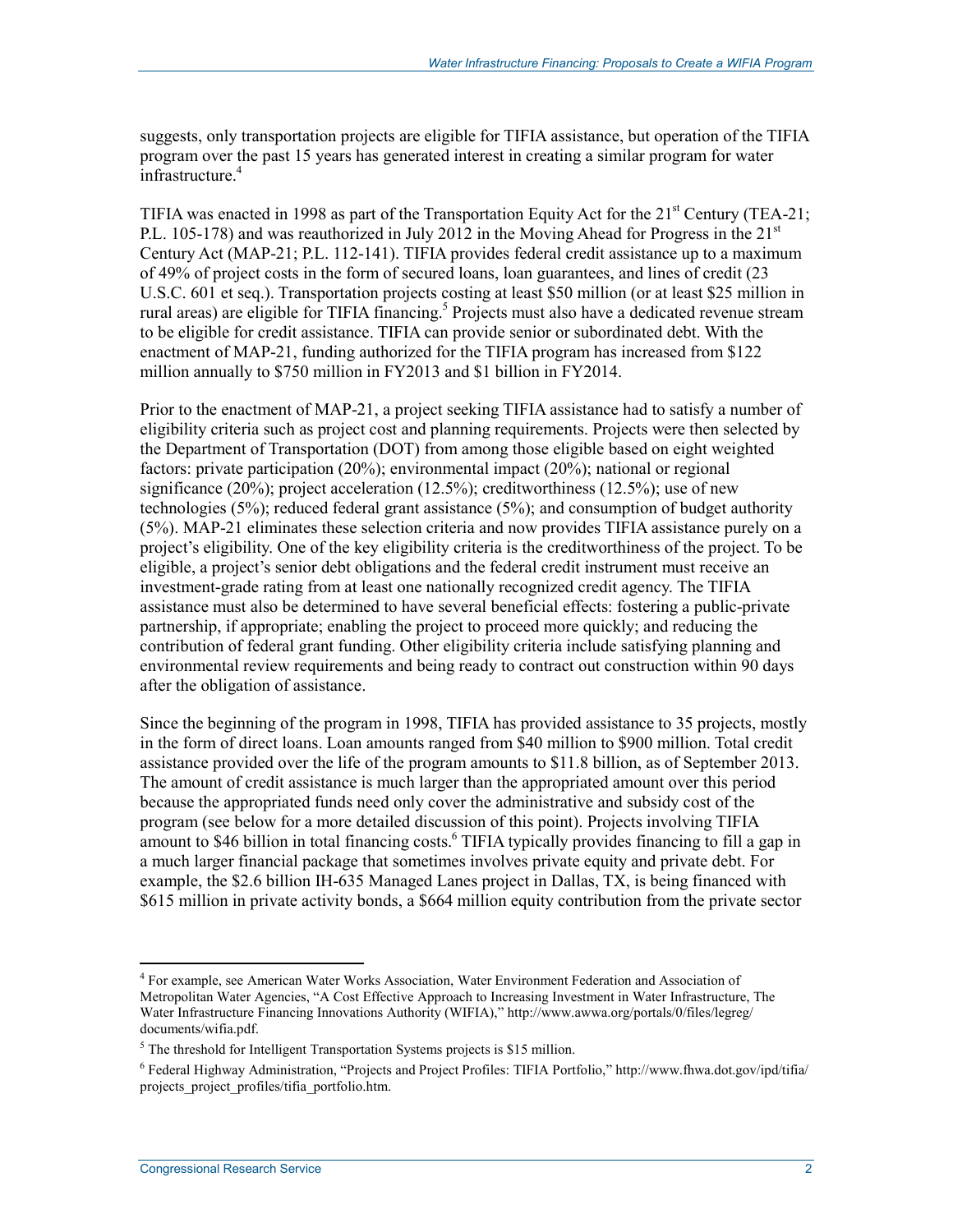partner, \$17 million in toll revenues, \$490 million in public funds, and an \$850 million TIFIA  $\bar{l}$ oan.<sup>7</sup>

#### **WIFIA Pilot Program in P.L. 113-121**

In the 113<sup>th</sup> Congress, House and Senate conferees included a WIFIA pilot program as part of H.R. 3080, the Water Resources Reform and Development Act of 2014 (WRRDA).<sup>8</sup> Title X of Senate-passed S. 601 included a five-year pilot program, while House-passed H.R. 3080 included no similar provisions. Under the conference report on H.R. 3080/P.L. 113-121, Title V, Subtitle C, of the bill authorizes a five-year WIFIA pilot program. Under the bill, EPA is authorized to provide credit assistance (secured loans or loan guarantees) for drinking water and wastewater projects, and the U.S. Army Corps of Engineers is authorized to provide similar assistance for water resource projects, such as flood control or hurricane and storm damage reduction.

Under H.R. 3080 as enacted, EPA and the Corps each are authorized a total of \$175 million over five years (beginning with \$20 million for each agency in FY2015 and increasing to \$50 million in FY2019) to provide assistance. Projects are required to be \$20 million or larger in costs to be eligible for credit assistance, except that projects in rural areas (population 25,000 or less) must have eligible project costs of \$5 million or more. WIFIA credit assistance is to be available to project sponsors (a corporation; partnership; joint venture; trust; or a federal, state, local, or tribal government) or to state infrastructure financing authorities for a group of projects. In the case of projects carried out by a private entity, such projects are to be publicly sponsored. To meet the requirement that a WIFIA-assisted project must be publicly sponsored, the legislation allows a project applicant to demonstrate to the Corps or EPA that the affected state, local, or tribal government supports the project. To ensure that ownership of the water project does not become private (which would limit availability of some other sources of federal financing), the maximum amount of a loan is to be 49% of eligible project costs, but the legislation authorizes EPA or the Corps to make available up to 25% of available funds each year for credit assistance in excess of 49% of project costs. Except for certain projects in rural areas, the total amount of federal assistance (i.e., WIFIA and other sources) shall not exceed 80% of a project's cost.

Activities eligible for assistance under the WIFIA pilot program include project development and planning, construction, acquisition of real property, and carrying costs during construction. Categories eligible for assistance by the Army Corps would include flood control or hurricane and storm damage reduction projects, environmental restoration, coastal or inland harbor navigation improvement, or inland and intracoastal waterways navigation improvement. Categories eligible for assistance by EPA include projects at wastewater treatment and community drinking water facilities, projects for enhanced energy efficiency of a public water system or wastewater treatment works, repair or rehabilitation of aging wastewater and drinking water systems, desalination or water recycling projects, or a combination of eligible projects. The Secretary of the Army or EPA Administrator, as appropriate, are to determine eligibility based on a project's creditworthiness and dedicated revenue sources for repayment. Selection criteria would include the national or regional significance of the project, extent of public or private financing in addition to WIFIA assistance, use of new or innovative approaches, the amount of budget

<sup>7</sup> Federal Highway Administration, "TIFIA Project Profiles: IH 635 Managed Lanes," http://www.fhwa.dot.gov/ipd/ project\_profiles/tx\_lbj635.htm.

 $8$  A standalone measure to create a WIFIA program also was introduced in the 113<sup>th</sup> Congress. S. 335 would empower the Administrator of EPA to provide credit assistance to drinking water and wastewater infrastructure projects.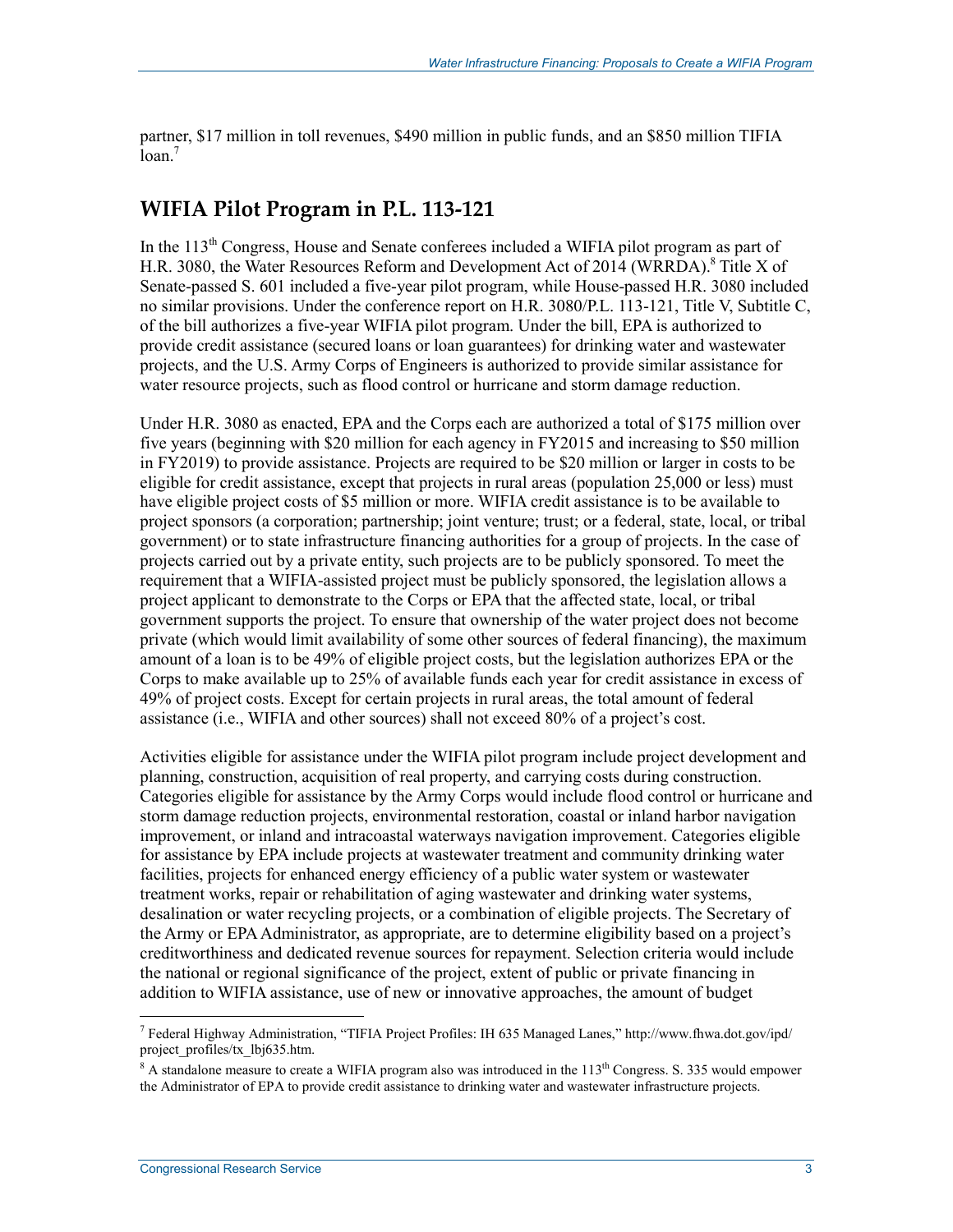authority required to fund the WIFIA assistance, the extent to which a project serves regions with significant energy development or production areas, and the extent to which a project serves regions with significant water resources challenges.

Responding to concerns from some groups that WIFIA could impair and diminish support for clean water and drinking water State Revolving Fund (SRF) programs under the Clean Water Act and Safe Drinking Water Act (see discussion below), the legislation includes language requiring the EPA Administrator, when the agency receives applications for WIFIA assistance, to give state infrastructure financing authorities a "right of first refusal" to assist the project through SRF monies.

WIFIA-assisted projects must use American-made iron and steel products ("Buy America" provisions), and wastewater treatment works projects must comply with the prevailing wage requirements of the Davis-Bacon Act, in the same manner that they would under the SRF provisions of the Clean Water Act.

P.L. 113-121 requires EPA and the Corps to provide information on an Internet website concerning applications and projects that have received assistance, and it directs the Government Accountability Office to report to Congress on the pilot programs in four years, along with recommendations for continuing, changing, or terminating the WIFIA program. EPA recently announced that agency officials will hold listening sessions in several U.S. cities this summer, seeking public input about procedures for evaluating WIFIA applications and selection criteria.

#### **Discussion**

1

From the federal perspective, an advantage of TIFIA is that it can provide a large amount of credit assistance relative to the amount of budget authority provided. The volume of loans and other types of credit assistance that TIFIA can provide is determined by the size of congressional appropriations and calculation of the subsidy cost.<sup>9</sup> The subsidy cost largely determines the amount of money that can be made available to project sponsors.<sup>10</sup> DOT estimated that after administrative costs and other deductions it would have \$690 million for credit subsidy support in FY2013 and \$920 million in FY2014.11 Assuming an average subsidy cost of 10%, this could provide DOT with the capacity to lend \$6.9 billion in FY2013 and \$9.2 billion in FY2014. If the subsidy cost for water projects averages 10% and is the only charge against available budget authority, a \$20 million budgetary allocation theoretically supports \$200 million in loans. In budgetary terms, WIFIA (or TIFIA) assistance has much less of an impact than a water infrastructure grant, which is not repaid to the U.S. Treasury.

<sup>&</sup>lt;sup>9</sup> According to the Federal Credit Reform Act of 1990, the subsidy cost is the "estimated long-term cost to the Government of a direct loan or loan guarantee, calculated on a net present value basis, excluding administrative costs" (104 Stat. 1388-610). The Federal Credit Reform Act of 1990 was enacted as part of the Omnibus Budget Reconciliation Act of 1990 (P.L. 101-508).

<sup>10</sup> Douglas J. Elliott, *Budgeting for Credit Programs: A Primer*, Center for Federal Financial Institutions, April 2004, at http://www.coffi.org/pubs/Budgeting%20Primer.pdf.

<sup>&</sup>lt;sup>11</sup> Department of Transportation, "Letters of Interest for Credit Assistance Under the Transportation Infrastructure Finance and Innovation Act (TIFIA) Program," 77 *Federal Register* 45411-45415, July 31, 2012, http://www.fhwa.dot.gov/ipd/pdfs/tifia/fy2013\_tifia\_nofa\_073112.pdf.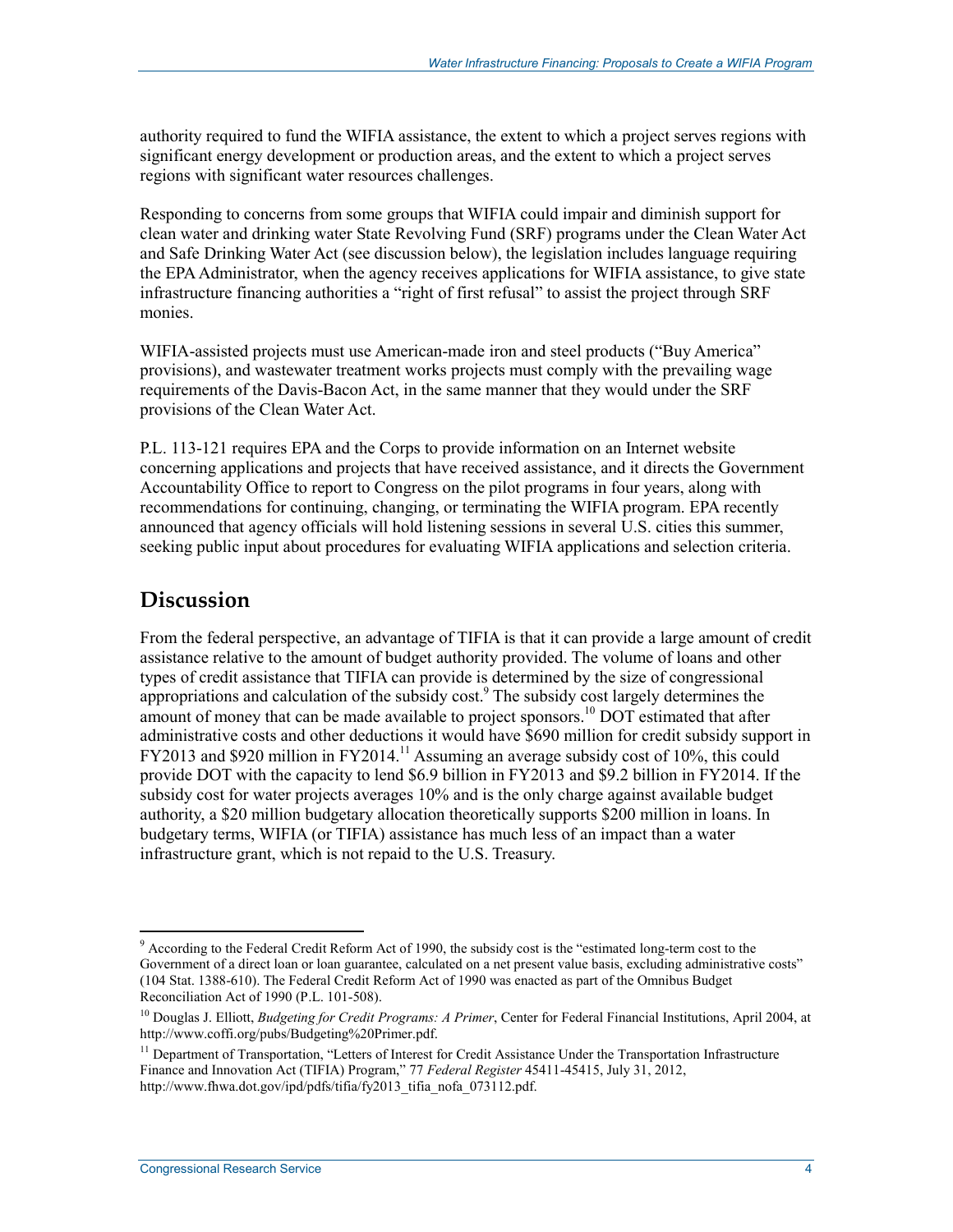Proponents of a WIFIA have argued that loans for water projects could be even less risky than transportation projects, because water rates are an established repayment mechanism, thus the subsidy cost would be lower and the amount of credit assistance higher (per dollar of budget authority).<sup>12</sup> However, analysts note that, even with stable rate mechanisms, some communities and water utilities have recently experienced problems with borrowing and bond repayments, so repayment of a WIFIA loan is not a certainty.<sup>13</sup>

One of the main benefits of the TIFIA program is that it provides capital at a low cost to the borrower, because even though the interest on 30-year Treasury securities is taxable, Treasury rates can be less expensive than rates on traditional tax-exempt municipal debt. Moreover, TIFIA financing is often characterized as patient capital, because loan repayment does not need to begin until five years after substantial completion of a project, the loan can be for up to 35 years from substantial completion, and the amortization schedule can be flexible. In addition, there is less perceived investment risk, because the project has been determined to be creditworthy (i.e., there is a revenue stream for repayment). The WIFIA legislation likewise is intended to provide these benefits. As total TIFIA assistance cannot exceed 49% of project costs, it is intended to encourage non-federal and private sector financing. P.L. 113-121, with a similar 49% cap on assistance (and limits on all sources of federal assistance to no more than 80% of project cost), would likely encourage some non-federal financing, including from the private sector, but how much is unclear.

Another possible benefit of a WIFIA program is that it is intended to not duplicate existing water infrastructure financing tools. Many argue that the principal federal programs that assist local wastewater and drinking projects—State Revolving Fund (SRF) programs under the Clean Water Act and Safe Drinking Water Act—are useful primarily for smaller communities and smaller projects.<sup>14</sup> This might argue for expanding the SRF program, while keeping the WIFIA solely for larger projects. Arguably, then, the \$20 million minimum threshold for credit assistance contained in the new law could be about the right level so as not to duplicate assistance from SRFs.<sup>15</sup> The legislation, however, also provides access to WIFIA financing for smaller projects by grouping, or aggregating, them through an SRF to meet the \$20 million threshold, and it sets a lower threshold (\$5 million) for projects in rural areas. One possible downside of providing smaller projects access to WIFIA financing, grouped or not, is the time and expense of administering the program.

A major source of debate among opponents and proponents is potential adverse impacts of WIFIA on funds for the Clean Water Act and Safe Drinking Water Act SRF programs. Several groups representing state environmental officials opposed the WIFIA provisions of the  $113<sup>th</sup>$  Congress

<u>.</u>

 $12$  U.S. Congress, House Committee on Transportation and Infrastructure, Subcommittee on Water Resources and Environment, *Testimony of Aurel Arndt*, Hearing on Innovative Funding of Water Infrastructure of the United States, 112th Cong., 2nd sess., February 28, 2012, http://republicans.transportation.house.gov/Media/file/TestimonyWater/ 2012-02-28-Arndt.pdf.

<sup>13</sup> LaShell Stratton-Childers, "Navigating a Rough Terrain," *Water Environment and Technology*, January 2012, pp. 24-29. This article describes the November 2011 bankruptcy filing by Jefferson County, AL, in part resulting from the county's inability to cover debts for wastewater system upgrades.

<sup>14</sup> For background, see CRS Report RL31116, *Water Infrastructure Needs and Investment: Review and Analysis of Key Issues*, by Claudia Copeland and Mary Tiemann.

<sup>&</sup>lt;sup>15</sup> U.S. Congress, House Committee on Transportation and Infrastructure, Subcommittee on Water Resources and Environment, *Testimony of Aurel Arndt*, Hearing on Innovative Funding of Water Infrastructure of the United States, 112th Cong., 2nd sess., February 28, 2012, http://republicans.transportation.house.gov/Media/file/TestimonyWater/ 2012-02-28-Arndt.pdf.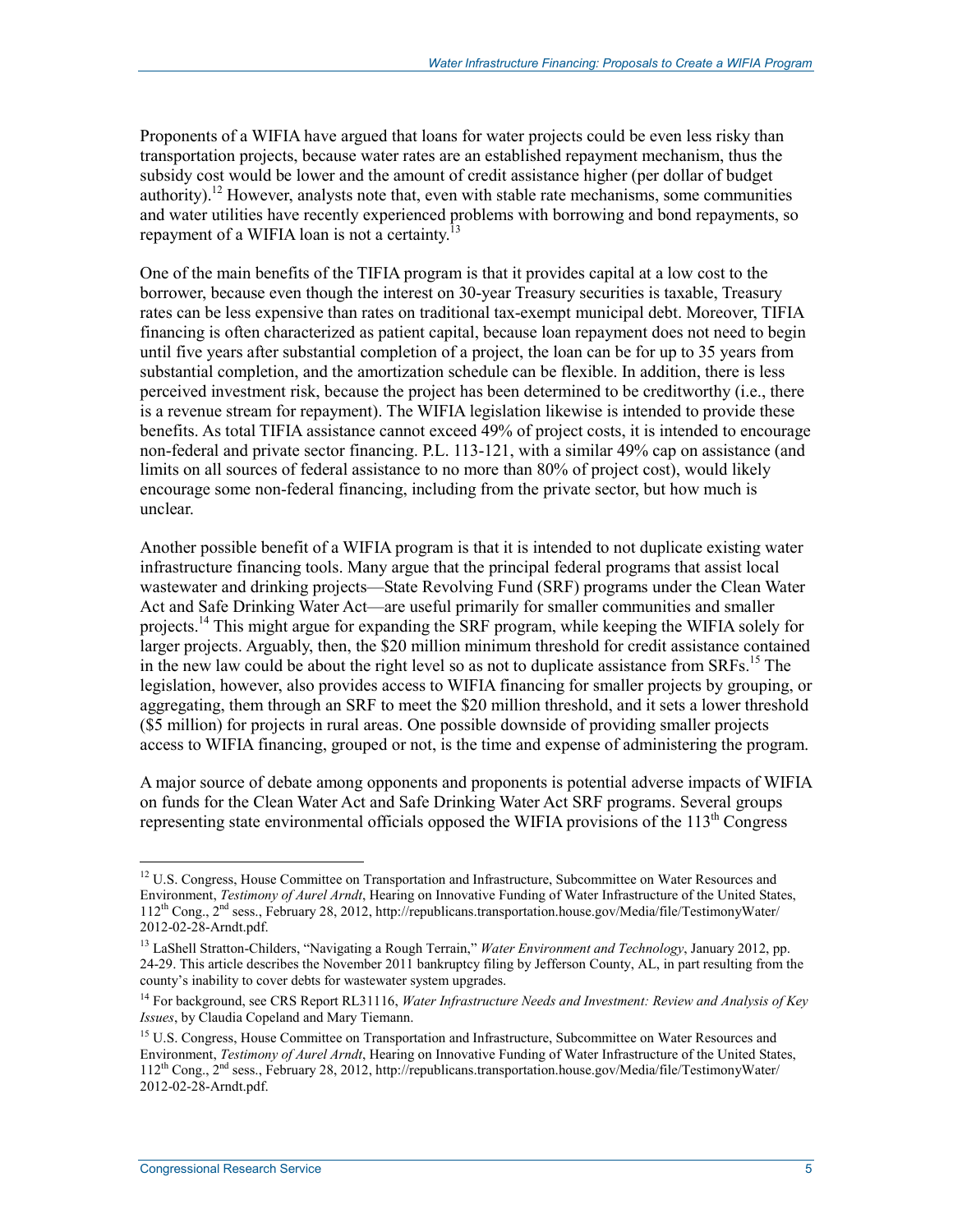legislation because, they contend, it could result in reduced spending on the SRF programs, which are capitalized by federal appropriations. States are concerned that WIFIA would likely be funded at the detriment of the SRF programs.<sup>16</sup> On the other hand, water utility groups argue that WIFIA would complement, not harm, existing SRF programs. In their view, WIFIA will provide a new funding opportunity for large water infrastructure projects that are unlikely to receive SRF assistance.<sup>17</sup> As described above, in part to address concerns about impacts of WIFIA on the SRF programs, the enacted legislation would give state infrastructure financing authorities a "right of first refusal" to provide SRF funds for a project when EPA receives an application for WIFIA assistance.

A WIFIA program may shift some decision making for financing water infrastructure projects from the state and local level to the federal level, specifically to the EPA or the Army Corps, a change that concerns some stakeholders. Indeed, in a letter to the conferee managers, the Administration expressed concerns with the WIFIA proposal in S. 601 during Senate consideration of that bill, "which would expand the Environmental Protection Agency's and the Corps' role in local water infrastructure projects and not provide Federal assistance in the most efficient manner."<sup>18</sup>

Another perceived benefit of the TIFIA program from the federal perspective is that it potentially limits the federal government's exposure to default by relying on market discipline through creditworthiness standards and the encouragement of private capital investment. On the other hand, the Congressional Budget Office (CBO) argues that the federal government underestimates the cost of providing credit assistance under programs like TIFIA.<sup>19</sup> This is because it excludes—

the cost of market risk—the compensation that investors require for the uncertainty of expected but risky cash flows. The reason is that the FCRA [Federal Credit Reform Act] requires analysts to calculate present values by discounting expected cash flows at the interest rate on risk-free Treasury securities (the rate at which the government borrows money). In contrast, private financial institutions use risk-adjusted discount rates to calculate present values.<sup>20</sup>

Enacting a WIFIA program raises another federal budgetary and revenue issue. Legislation reported by congressional committees typically is scored by the CBO for the effects on discretionary and mandatory, or direct, spending and by the Joint Committee on Taxation (JCT) for effects on revenue. The initial CBO cost estimate for S. 601, as approved by the Environment and Public Works Committee in April 2013, concluded that the WIFIA provisions would cost

<u>.</u>

<sup>&</sup>lt;sup>16</sup> Letter from Association of Clean Water Administrators, Association of State Drinking Water Administrators, and Environmental Council of the States, et al. to Honorable Bill Shuster, Chairman, Committee on Transportation and Infrastructure, and Honorable Nick J. Rahall, II, ranking Member, Committee on Transportation and Infrastructure, October 24, 2013.

<sup>&</sup>lt;sup>17</sup> Letter from American Water Works Association, Association of Metropolitan Water Agencies, and Water Environment Federation to Honorable Barbara Boxer, Chairman, Committee on Environment and Public Works, September 9, 2013.

<sup>&</sup>lt;sup>18</sup> Letter from Jo-Ellen Darcy, Assistant Secretary of the Army, Civil Works, to Senator Barbara Boxer, Senator David Vitter, Representative Bill Shuster, and Representative Nick J. Rahall, II, December 11, 2013.

<sup>19</sup> For more on this topic generally, see Congressional Budget Office, *Fair-Value Accounting for Federal Credit Programs*, Issue Brief, March 2012, http://www.cbo.gov/sites/default/files/cbofiles/attachments/03-05- FairValue\_Brief.pdf.

 $20$  Congressional Budget Office, "Estimating the Value of Subsidies for Federal Loans and Loan Guarantees," August 2004, p. 2, http://www.cbo.gov/ftpdocs/57xx/doc5751/08-19-CreditSubsidies.pdf.